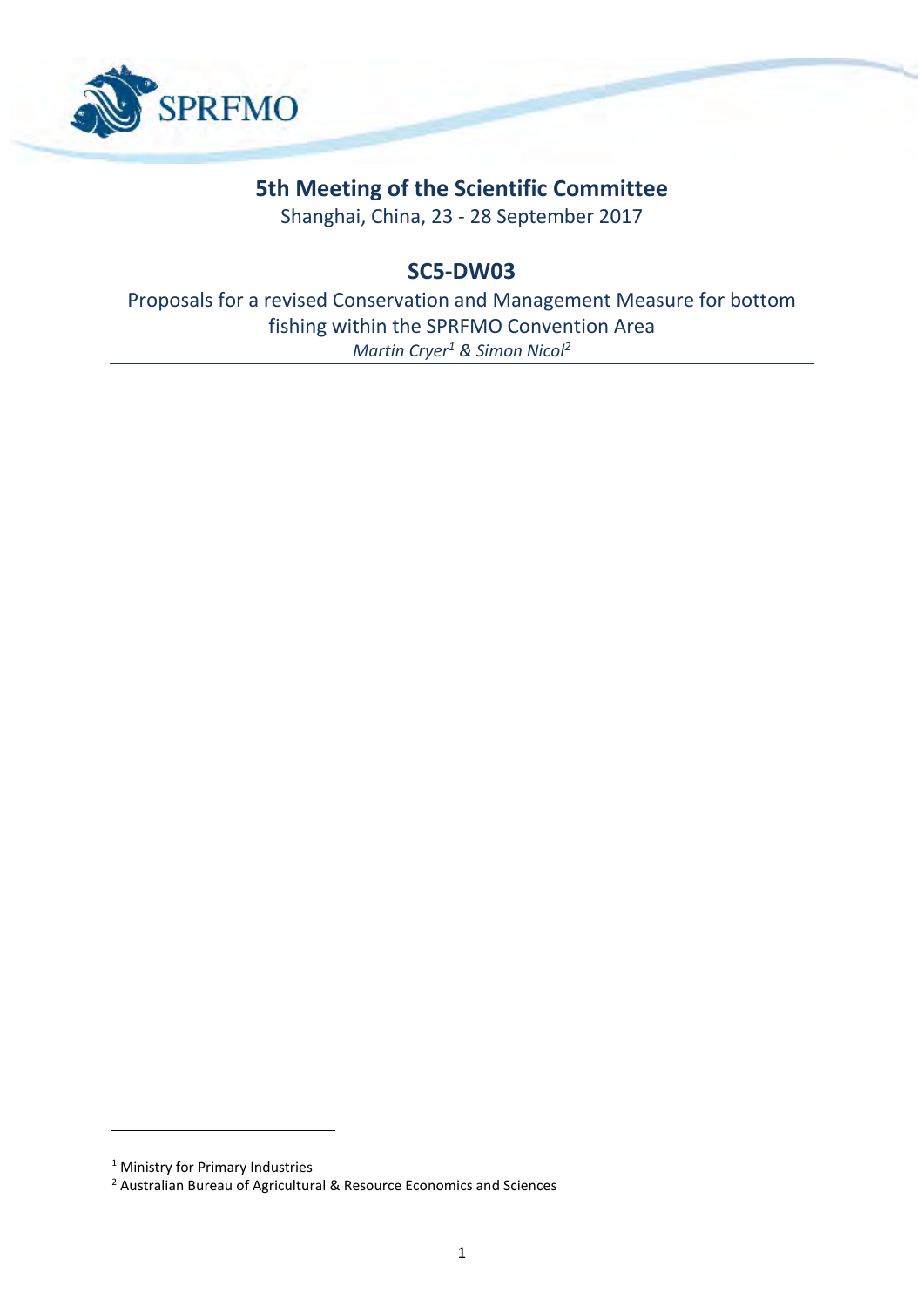### 1. Purpose of paper

This paper updates the Scientific Committee on progress towards the development of proposals for a new conservation and management measure (CMM) for bottom fishing throughout the SPRFMO Area. The main focus of the paper is on scientific aspects of the work related to current bottom fisheries in the western part of the SPRFMO Area and the Committee's approval for these methods is sought.

Australia and New Zealand updated the Commission in January 2017 on progress as at the end of 2016 (see [Bottom Fishing CMM Information Paper\)](http://www.sprfmo.int/assets/01-Commission-2017/COMM5-INF05-Bottom-Fishing-CMM-Information-paper-a.pdf) and this paper records progress against the work anticipated in that update.

## 2. Elements of a Bottom Fishing CMM

#### 2.1. Fishing areas

Any new conservation and management measure (CMM) for bottom fishing will require the identification of areas where bottom fishing will be permitted in the future.

### 2.2. Catch limits

Catch limits based on each stock's biological characteristics should be determined to ensure the fisheries' long term sustainability. A tiered stock assessment framework is required to ensure catch limits include the precaution necessary to accommodate for uncertainties in available data and methods. The key target species of orange roughy probably warrants the most work at this stage.

### 2.3.VME identification/mapping

Because biological information on deep-sea fauna in the SPRFMO Area is sparse, the known and likely distribution of vulnerable marine ecosystems (VMEs) has had to be estimated using predictive models. Such models have been under development for several years at a range of spatial scales.

### 2.4. Spatial management – open (managed) and closed areas

Guidance for Scientific Committee for several years has been that a spatial management approach to bottom fisheries is preferred. Information on the location and amount of fisheries catch and the known and likely distribution of VMEs can be considered together in the design of such measures. Spatial decision support software has been used to integrate the information and explore the relative benefits of candidate spatial management settings and areas.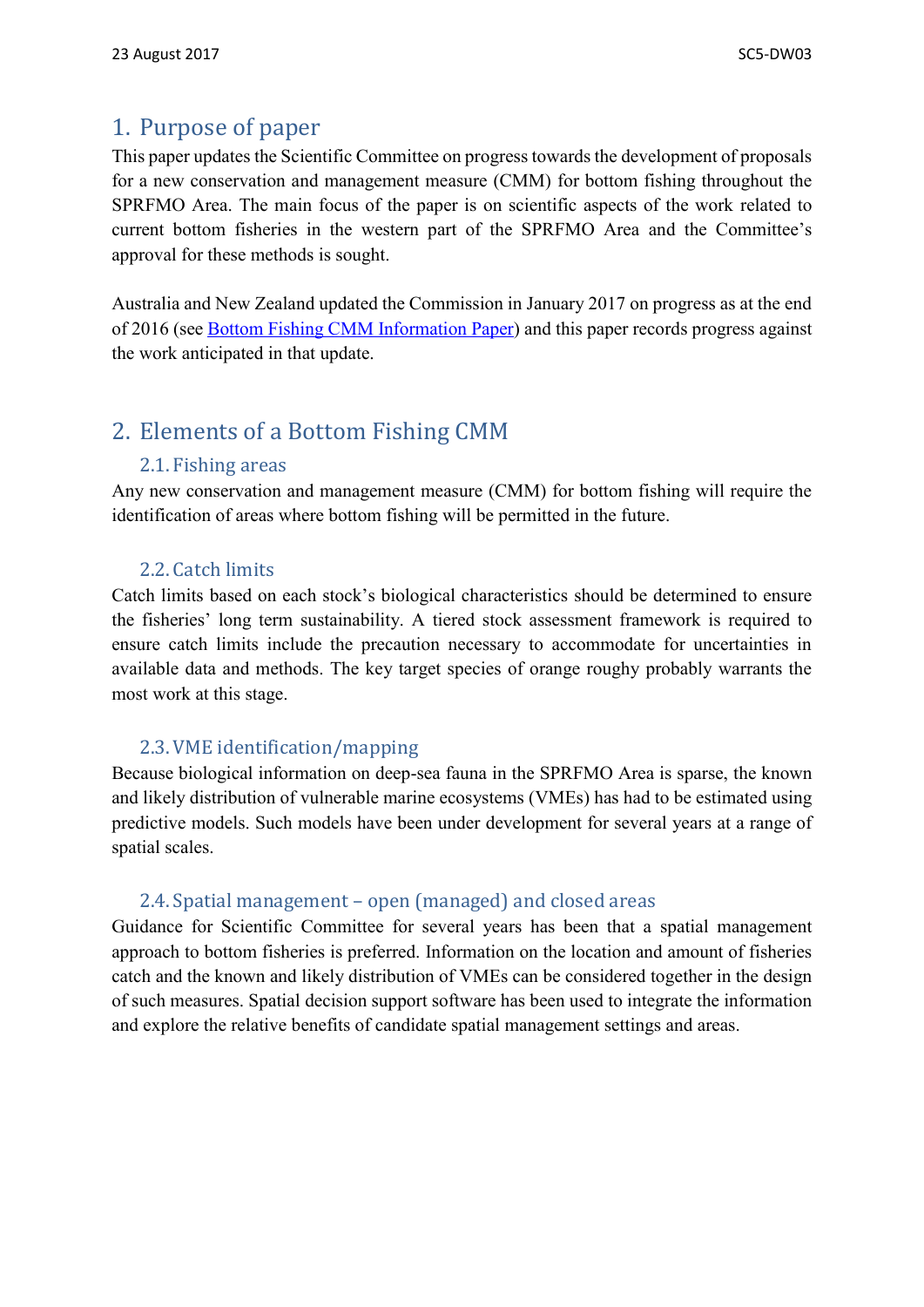## 3. Progress on each element of a Bottom Fishing CMM

New Zealand has been working for some time on low-information stock assessment approaches, models for predicting the distribution of VMEs, and the application of spatial decision support tools. Periodic updates have been provided to SC. At SC-03, Australia, New Zealand, and Chile agreed to work together on finalising these analyses to underpin a new CMM for bottom fishing and a detailed update was provided to the Commission in early 2017 (see [Bottom Fishing CMM Information Paper\)](http://www.sprfmo.int/assets/01-Commission-2017/COMM5-INF05-Bottom-Fishing-CMM-Information-paper-a.pdf). Here we describe progress since the Commission meeting. Relevant high-level papers for SC-05 are as follows:

• Galvez, Nicol, Cryer, Loveridge: Report from the third technical workshop of the Scientific Committee on deepwater bottom fisheries;

### 3.1. Fishing areas

Only Australia and New Zealand have current bottom fisheries in the SPRFMO Area (these are summarised in the [Australian](http://www.sprfmo.int/assets/Meetings/Meetings-before-2013/Scientific-Working-Group/SWG-10-2011/SWG-10-DW-01a-Australian-BFIA-Final-Report.pdf) BFIA and [New Zealand BFIA\)](http://www.sprfmo.int/assets/Meetings/Meetings-before-2013/Scientific-Working-Group/SWG-06-2008/a-Miscellaneous-Documents/New-Zealand-Bottom-Fishery-Impact-Assessment-v1.3-2009-05-13.pdf) and these two Members have been working closely together, with support from Chile and the EU, to develop potential measures. However, substantial work still needs to be done to develop the details of a CMM. There are no new papers for SC-05 on this element

### 3.2. Catch limits

Catch limits based on each stock's biological characteristics will be determined to ensure the fisheries' long term sustainability. A tiered stock assessment framework has been developed to ensure the catch limits include the precaution necessary to accommodate for uncertainties in available data and methods. Various analyses are underway to assess risks posed by fishing and to determine precautionary catch limits where necessary. This work is most advanced for the main target species, orange roughy, but a range of other assessment approaches are being considered for lesser target species and bycatch species. The following papers to SC-05 relate primarily to this element:

- Nicol & Cryer: A potential stock assessment framework for bottom fisheries in the western SPRFMO Area;
- Roux & Edwards: Spatially disaggregated CPUE analysis and biomass dynamic modelling of orange roughy in the western SPRFMO Area;
- Cordue: Catch history stock assessments of orange roughy in the western SPRFMO Area;
- Cryer, Bock & Nicol: A comparison of stock assessment results for orange roughy in the western SPRFMO Area and possible options for catch limits;
- Duffy, Geange & Bock: Other species of concern (for bottom fisheries), especially deepwater sharks;
- Georgeson et al: A risk assessment for the effects of fishing for sharks;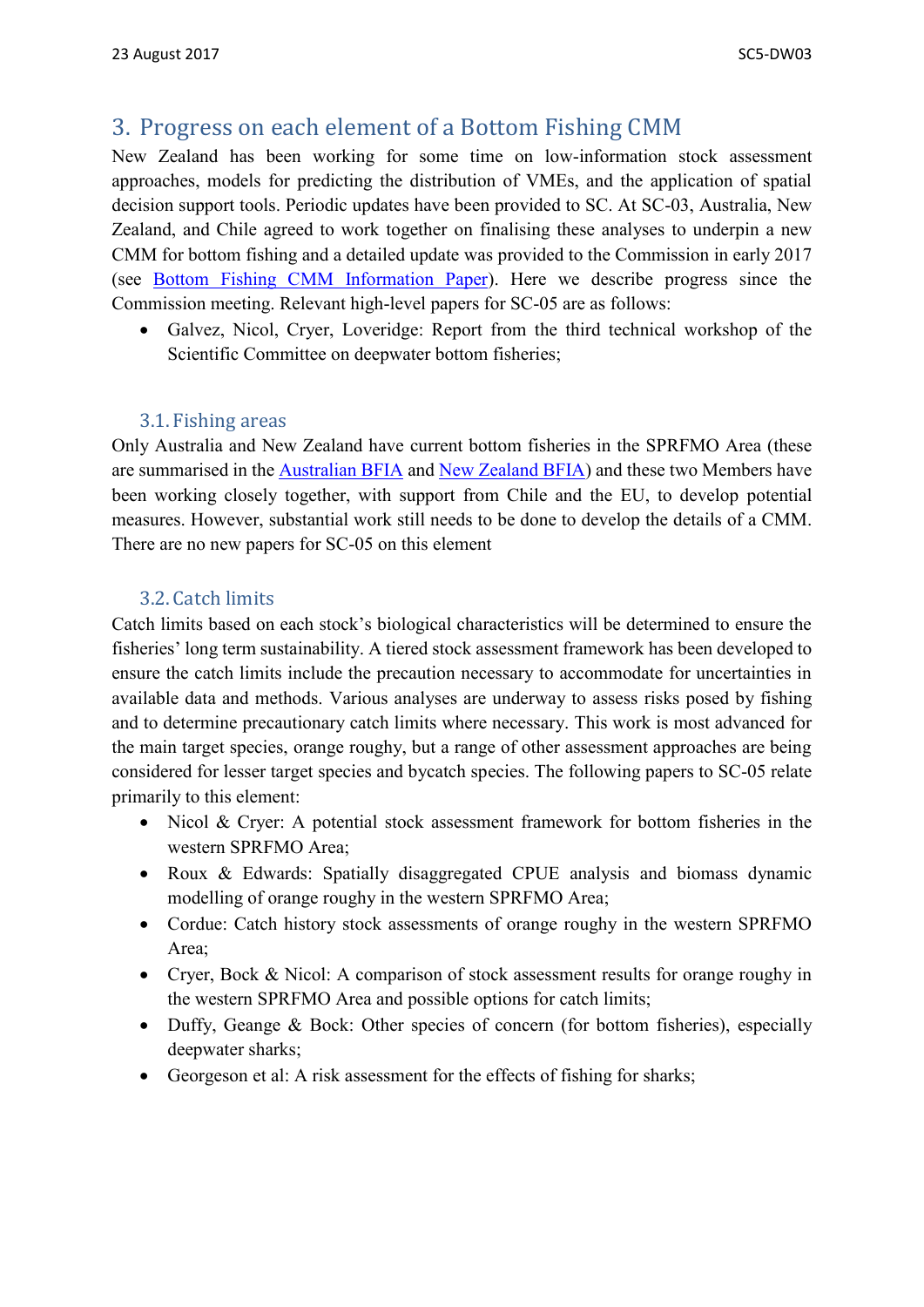### 3.3.VME identification/mapping

Because biological information on deep-sea fauna in the SPRFMO Area is sparse, the known and likely distribution of vulnerable marine ecosystems (VMEs) has had to be estimated using predictive models. Such models have been under development for several years at a range of spatial scales. Habitat suitability models at the New Zealand regional scale are relatively mature and appear sufficiently reliable for use in designing management measures. Fine scale models (at the scale of individual seamounts or other features) would be superior, but have been developed only for the five features where appropriate data exist. SPRFMO-scale models have been found not to be reliable, mainly because of the poor bathymetric information outside of the New Zealand regional area. No new papers are offered to SC-05 on this element because the work is considered mature.

### 3.4. Spatial management – open (managed) and closed areas

A spatial management approach to bottom fisheries is anticipated and information on the location and amount of fisheries catch and the known and likely distribution of VMEs can be considered together in the design of such measures. Spatial decision support software can be used to integrate the information and explore the likely performance of different spatial management settings and areas to deliver on the objectives of the Convention. New Zealand has been developing such an approach using the *Zonation* package for several years and, recently, working closely with Australia, convened a series of stakeholder workshops to develop the understanding, capacity, and guidance to apply the software in the context of SPRFMO bottom trawl fisheries (mostly for orange roughy). Further workshopping and consultation will be required to finalise a spatial management approach within a CMM that permits bottom fishing within agreed catch limits and protects VMEs from significant adverse impacts. This spatial management approach can also be complemented with other measures, such as an encounter protocol and/or move-on rules, if it is considered that the spatial management approach alone is insufficient or a more precautionary approach is required.

The following papers to SC-05 relate primarily to this element:

- Cryer, Nicol, Geange, Rowden, Lundquist, & Stephenson: Report from a series of stakeholder workshops to gather and document stakeholder views on the nature and content of a revised CMM for bottom fisheries in the western SPRFMO Area
- Cryer, Nicol, Knowles, Geange: Review of SPRFMO's Bottom Fishery Impact Assessment Standard (BFIAS) to take account of developments in the field;
- Cryer & Nicol: The utility of move-on rules within spatial management frameworks;

New Zealand and Australia have agreed that bottom fishing methods with lesser impacts on VMEs than bottom trawling (bottom line methods and midwater trawling for bentho-pelagic species) are more appropriately dealt with outside the *Zonation* analyses. A method has been developed to assess the cumulative bottom impact of each method separately and in combination and this will guide the design of appropriate management measures for fisheries other than the orange roughy bottom trawl fishery.